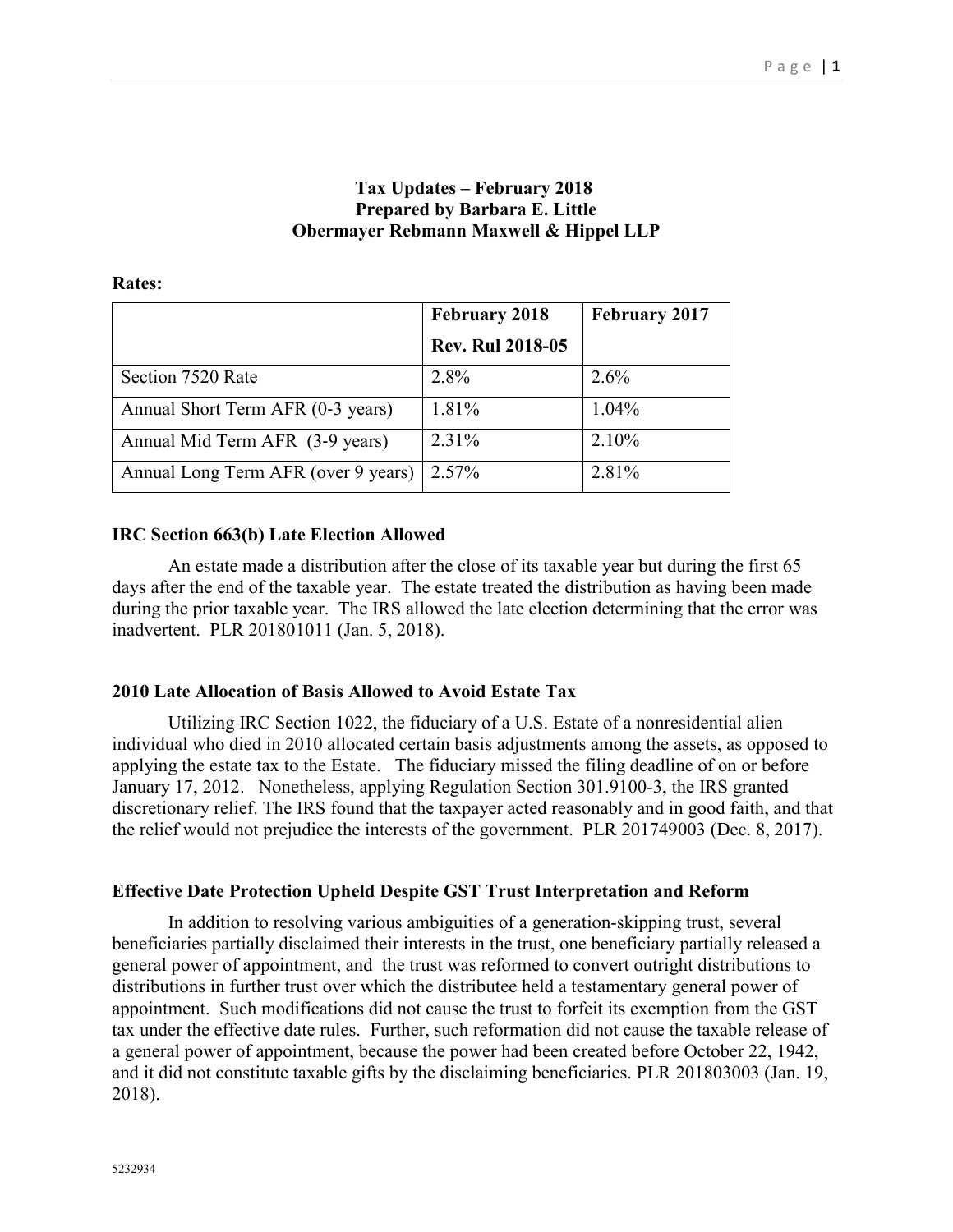#### **Procedures for Rulings and Technical Advice Revised**

In Rev. Proc. 2018-1, the IRS revised the general procedures relating to the issuance of written guidance, including letter rulings and determination letters, and technical advice memoranda. This is an annual procedure update. This year the revisions are not significant. The Office of Chief Counsel may make modifications throughout the year.

## **IRS Revises List for Which Rulings Will Not Be Issued.**

In Rev. Proc. 2018-3, the IRS released a revised list of areas in which it is unlikely to issue letter rulings or determination letters. With respect to transfer tax issues, the IRS will not issue letter rulings in the following areas:

 (1) the allowance of an unlimited deduction for amounts set aside by a trust or estate for charitable purposes where there is a possibility that corpus may be invaded;

 (2) whether the settlement of a charitable remainder trust (CRT) upon the termination of the noncharitable interest is made within a reasonable period of time;

 (3) the actuarial factors for valuing interests in the prospective gross estate of a living person or valuing a donor's prospective or hypothetical gifts;

 (4) whether a contribution of an interest in a limited partnership or a limited liability company to a charitable organization is eligible for a charitable contribution deduction under Code Sec. 2055 or 2522;

 (5) whether a trust exempt from the generation-skipping transfer (GST) tax retains its exempt status after modifications similar to those made in the examples contained in Reg.  $§26.2601-1(b)(4)(i)(E);$ 

(6) the applicability of Code Sec. 6166 prior to the existence of a decedent;

(7) whether a taxpayer is liable for tax as a transferee;

 (8) whether the corpus of a trust will be included in a grantor's estate (or an individual's estate) when the trustee is a private trust company owned partially or entirely by members of the grantor's family (or the individual's family);

 (9) whether the distributions of property by a trustee from an irrevocable trust to another irrevocable trust result in a taxable gift, loss of GST tax-exempt status, or constitute a taxable termination or distribution under Code Sec. 2612; and

(10) whether the assets in a grantor trust receive a Code Sec. 1014 basis adjustment at the death of the deemed owner for income tax purposes when the assets are not includible in the owner's gross estate.